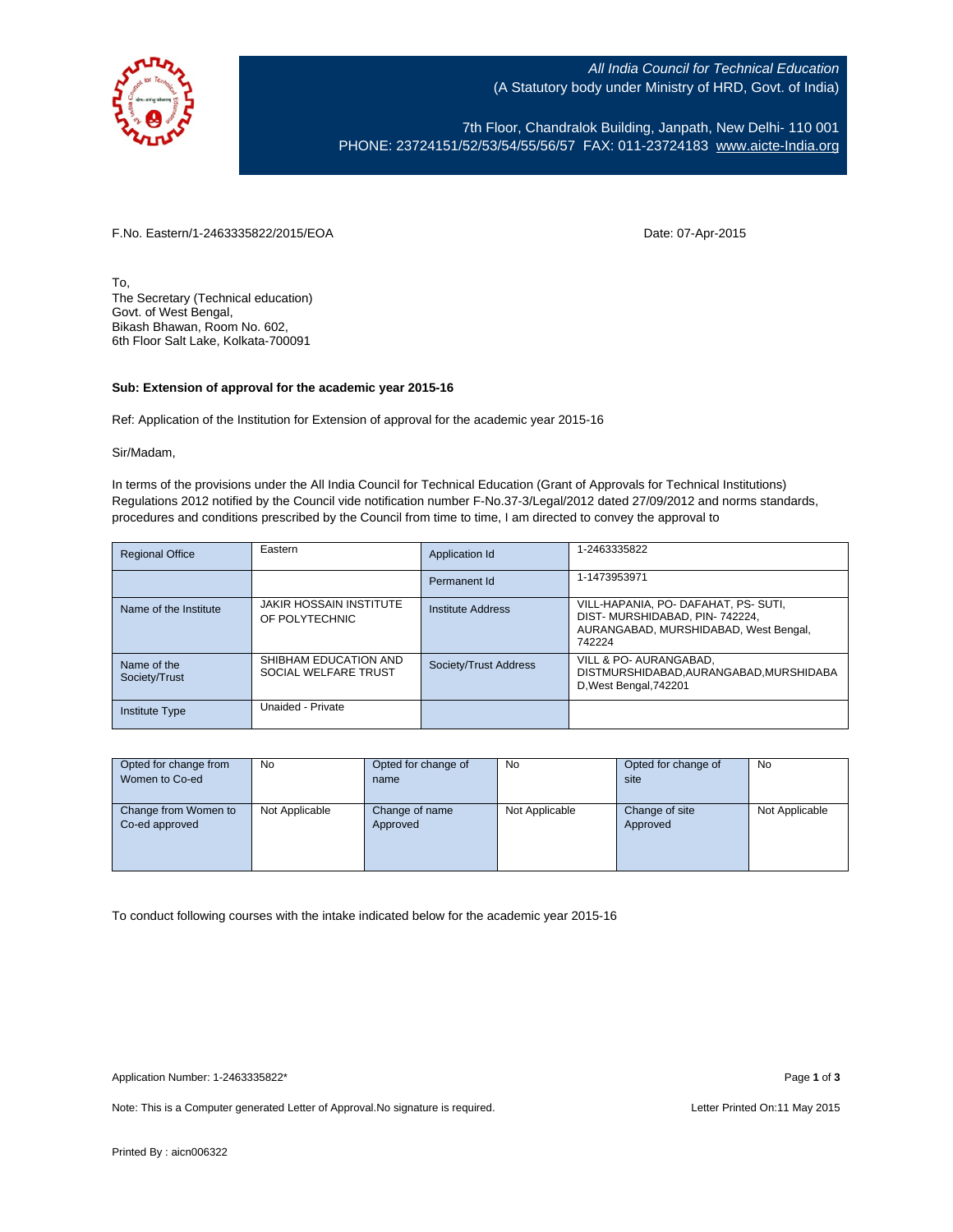

## All India Council for Technical Education (A Statutory body under Ministry of HRD, Govt. of India)

7th Floor, Chandralok Building, Janpath, New Delhi- 110 001 PHONE: 23724151/52/53/54/55/56/57 FAX: 011-23724183 [www.aicte-India.org](http://www.aicte-india.org/)

| Application Id: 1-2463335822                          |              | Course         |                                                                                                | <b>Affiliating Body</b>    |                                                                              |                              |                     |                     |                                          |           |
|-------------------------------------------------------|--------------|----------------|------------------------------------------------------------------------------------------------|----------------------------|------------------------------------------------------------------------------|------------------------------|---------------------|---------------------|------------------------------------------|-----------|
| Shift<br>Program<br>Level                             |              |                | Full/Part Time                                                                                 |                            | Intake 2014-15                                                               | Intake Approved for<br>15-16 | NRI Approval status | PIO Approval status | Foreign Collaboration<br>Approval status |           |
| <b>ENGINEERING</b><br><b>AND</b><br><b>TECHNOLOGY</b> | 1st<br>Shift | <b>DIPLOMA</b> | <b>CIVIL</b><br><b>ENGINEERING</b>                                                             | <b>FULL</b><br><b>TIME</b> | West Bengal<br>State Council of<br>Technical<br>Education,<br>Kolkata        | 60                           | 60                  | NA                  | NA                                       | <b>NA</b> |
| <b>ENGINEERING</b><br><b>AND</b><br><b>TECHNOLOGY</b> | 1st<br>Shift | <b>DIPLOMA</b> | <b>COMPUTER</b><br><b>SCIENCE AND</b><br><b>TECHNOLOGY</b>                                     | <b>FULL</b><br><b>TIME</b> | <b>West Bengal</b><br>State Council of<br>Technical<br>Education,<br>Kolkata | 60                           | 60                  | NA                  | NA                                       | <b>NA</b> |
| <b>ENGINEERING</b><br><b>AND</b><br><b>TECHNOLOGY</b> | 1st<br>Shift | <b>DIPLOMA</b> | <b>ELECTRICAL</b><br><b>ENGINEERING</b>                                                        | <b>FULL</b><br><b>TIME</b> | West Bengal<br>State Council of<br>Technical<br>Education,<br>Kolkata        | 60                           | 60                  | NA                  | NA                                       | <b>NA</b> |
| <b>ENGINEERING</b><br><b>AND</b><br><b>TECHNOLOGY</b> | 1st<br>Shift | <b>DIPLOMA</b> | <b>ELECTRONICS</b><br><b>AND</b><br><b>TELECOMMUNICA</b><br><b>TIONS</b><br><b>ENGINEERING</b> | <b>FULL</b><br><b>TIME</b> | <b>West Bengal</b><br>State Council of<br>Technical<br>Education,<br>Kolkata | 60                           | 60                  | NA                  | NA                                       | <b>NA</b> |
| <b>ENGINEERING</b><br><b>AND</b><br><b>TECHNOLOGY</b> | 1st<br>Shift | <b>DIPLOMA</b> | <b>MECHANICAL</b><br><b>ENGINEERING</b>                                                        | <b>FULL</b><br><b>TIME</b> | <b>West Bengal</b><br>State Council of<br>Technical<br>Education,<br>Kolkata | 60                           | 60                  | NA                  | NA                                       | <b>NA</b> |

Note: Validity of the course details may be verified at www.aicte-india.org>departments>approvals

The above mentioned approval is subject to the condition that JAKIR HOSSAIN INSTITUTE OF POLYTECHNIC shall follow and adhere to the Regulations, guidelines and directions issued by AICTE from time to time and the undertaking / affidavit given by the institution along with the application submitted by the institution on portal.

In case of any differences in content in this Computer generated Extension of Approval Letter, the content/information as approved by the Executive Council / General Council as available on the record of AICTE shall be final and binding.

Strict compliance of Anti-Ragging Regulation:- Approval is subject to strict compliance of provisions made in AICTE Regulation

Note: This is a Computer generated Letter of Approval. No signature is required. Letter Printed On:11 May 2015